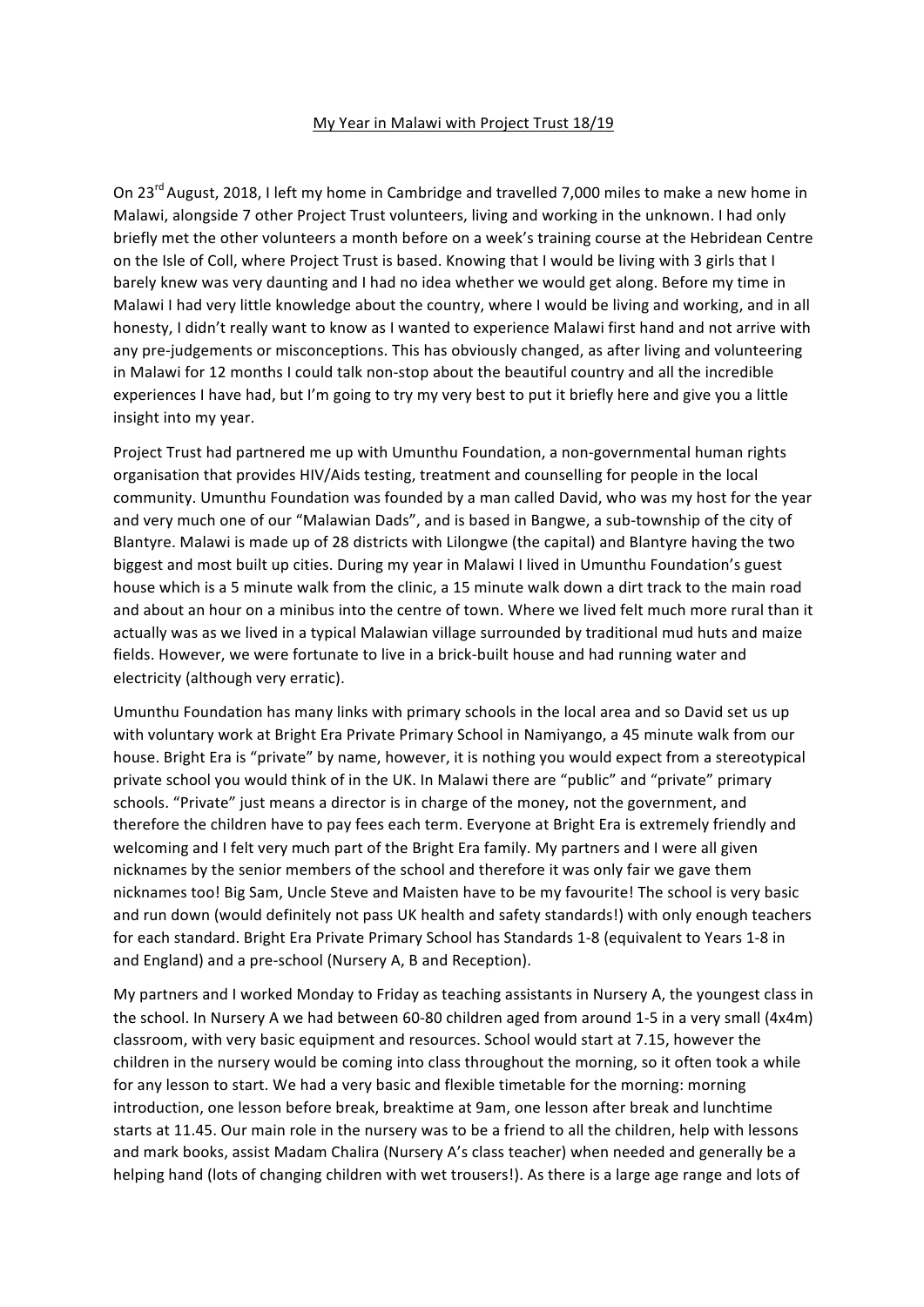very young children in the nursery, not all of them take part in the lessons and can be very distracting for the older ones. Therefore, my partners and I decided to set up a small playgroup so that we could take the younger children out of the classroom to play while Madam Chalira taught her lessons to the older ones. This would not have been possible without the great generosity of people in Blantyre and back in the UK who donated toys for our Nursery. We also organised donations of clothes for the nursery, as many of the younger children would wet themselves, as parents would often send their child to school without a nappy even though they hadn't been toilet trained.

At the start of the year I found working in Nursery A quite tough as the majority of the children speak very little to no English, so communicating and gaining their trust was very difficult. I found that the children also wouldn't listen to me and wouldn't take me seriously as they weren't used to having a Mzungu (white person) in their class or at the school. The children would often imitate things I would say and mess about as they thought they could get away with it. In Malawi corporal punishment is very much used in schools and as they knew we would not punish them in this way they thought they could get away with more around us. However, as the year went on and they became more familiar with us, they understood that even though we would play with them and be a friend, we were also one of their teachers and that we should be listened to and have the same respect as Madam Chalira, their class teacher. One of my biggest achievements of the year has to be getting all the children in the nursery to call me Madam or Katie instead of Mzungu!

At the end of the school year Bright Era Private Primary School had an Open Closing Day where all the parents were invited into school and each standard performed a couple of activities (songs, rhymes, dances and sample lessons) in front of everyone. A group of about 10 of the older children in Nursery A performed an Introduction, Wheels on the Bus, 2 Little Dicky Birds and then showed how they know the letters of the alphabet and what each letter stands for. Watching their performance has to be the proudest moment of my time at Bright Era as I could really see how the children had grown up from the start of the year in September, and to think that I was part of that has to be one of the most rewarding feelings. Every one of them did their bit perfectly and confidently (standing up in front of the whole school at the age of 3-5 is not the easiest thing to do, even I was scared for them); one proud mummy moment!

As we finished work at our main project, teaching at Bright Era, at lunchtime we had the choice of either having lunch at school or at home. For the first term we had lunch every day at school eating the school dinners which was either chips and salad, rice with beans/goat meat/beef and once or twice a week we would have what the teachers have for lunch, Nsima (maize flour and water mixed to a hard paste) with beans/egg/goat meat/beef and chinese cabbage/rape, the traditional staple food in Malawi.

In the afternoons it was up to us what we did and whether we wanted to find other secondary projects to keep us busy. It took us a while to get settled and start to think what we wanted to do but in October we found out that there is a youth club at the Umunthu Foundation, called Post Test Club, that we decided to join. The club runs every Wednesday and Friday afternoon from 3.30pm-5pm and is for youths in the local area of Bangwe who have been tested for HIV/Aids and want to learn more about their sexual health/rights and spread awareness of HIV/Aids. Before joining the club, me and my two other partners all got HIV tested so that we felt part of the group and didn't want other members to feel that if they had to be tested why weren't we. At the club we played lots of games, and each week a member of the club would decide on a topic which they would present and then we would have a discussion. I learnt so much about my sexual health and my rights and have become a lot more interested in it, as well as being able to contribute what I know already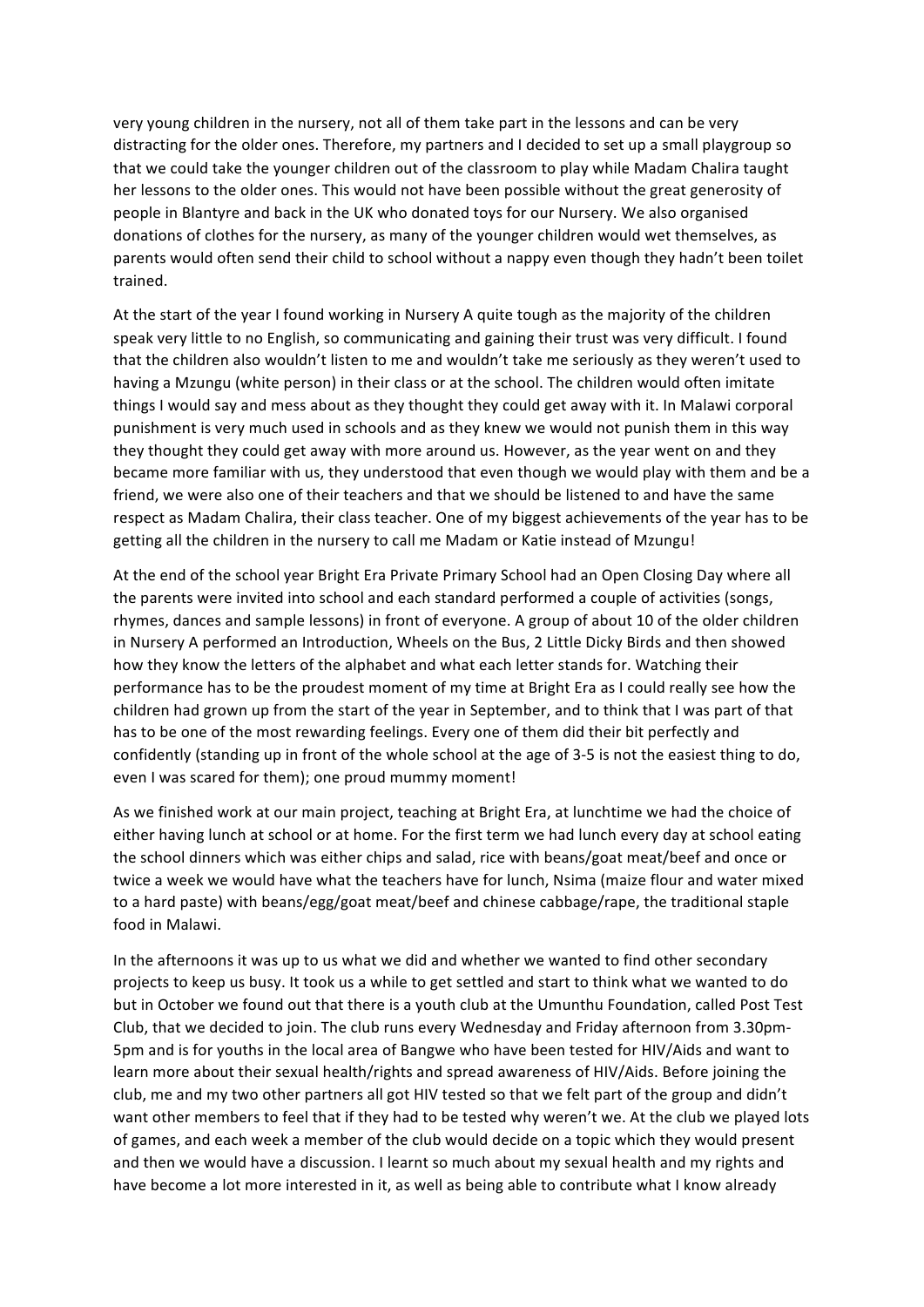from having a western background and education. PTC has also taught me a lot about Malawian traditions and culture. Witchcraft is a big thing in Malawi and although a lot of people will tell you they don't believe in it, they will be extremely scared of it and were always telling us to stay away and never visit a witch doctor. I have made so many good friends from PTC, was able to immerse myself into the community further than just working at Bright Era, and my partners and I have learnt so much by being part of the group and made so many friends that I still talk to today and hope I will see again one day.

In early March this year (2019), Southern Africa was sadly hit by a tropical cyclone, Cyclone Idai, causing devastating damage to infrastructure and people's lives. Hundreds of people died and hundreds of thousands more were affected throughout Mozambique, Zimbabwe and Malawi. Although the area where I was living, Blantyre, was not the most affected area I was still seeing the impact it had on people and many of the houses in my village had been damaged or had collapsed during the very strong winds and rain. Being in the middle of a natural disaster like this really hit us hard and it was a huge realisation to us that even though natural disasters might not be happening at home in the UK, they may well be happening elsewhere. Very soon after the cyclone first hit Southern Malawi my partners and I decided that we really wanted to help with any disaster relief possible, focusing on our local community and staying local. We gathered together donations of clothes that my partner Rachel's aunty had sent over from the UK, and some from my parents and from my other partner Kirsty's parents, that they had bought over from the UK when they came to visit. We also bought a bulk of rice and donated these to an organisation in Blantyre that were taking goods to Chikwawa, a local district that was very badly hit in Malawi. We also decided to set up our own extra project and fundraise money to buy materials to rebuild one of the houses in Bangwe that had collapsed during the cyclone, and also hand out plastic sheeting to families whose houses had been damaged so that it would prevent any walls falling down in any coming rains. We managed to raise just over £2,500 between us which is amazing, and it makes me so happy to think that so many people back at home wanted to help my community. By doing the fundraising I have been able to spread more awareness of an event that didn't get much coverage in the news. I have also written another short report about Cyclone Idai that has more information about it and how we played a small part in the disaster relief.

During my time in Malawi I also had the opportunity to travel the country and explore other districts and the beautiful Lake Malawi. I was working to the normal Malawi school timetable so we had two weeks holiday over Christmas, two weeks holiday over Easter and then two weeks at the end of the summer term before we flew back to the UK. In Malawi the public and private schools don't have half term holidays like in the UK so the terms are very long (13/14 weeks with no break!). However, we were fortunate in that we were allowed to take occasional Fridays or Mondays off work so that we could have a long weekend up at the lake as a little break from work. We mainly spent our holidays at Cape Maclear (I think I've been there 7 times!) as this was the closest part of the lake to us and everyone there is so friendly! I have so many great memories from Cape Maclear: snorkeling with the cichlids, boat trips to Thumbi Island and Otters Point, kayaking and paddle boarding on the lake, getting mopeds to and from Monkey Bay to the Cape, and New Year's and Independence Day parties, the list could go on and on but that's just a few. At the end of the year we finally managed to travel further north and went up to Nkhata Bay and Kande beach. They are only an hour apart, however they are completely different; Nkhata Bay doesn't really have a beach, only big boulders and rocks, whereas Kande Beach has the best sandy beaches in Malawi! At Kande Beach we treated ourselves and went horse riding through the village and along the beach and then we were able to swim with the horses in the lake; very much one of my favourite things I've done all year! To end the